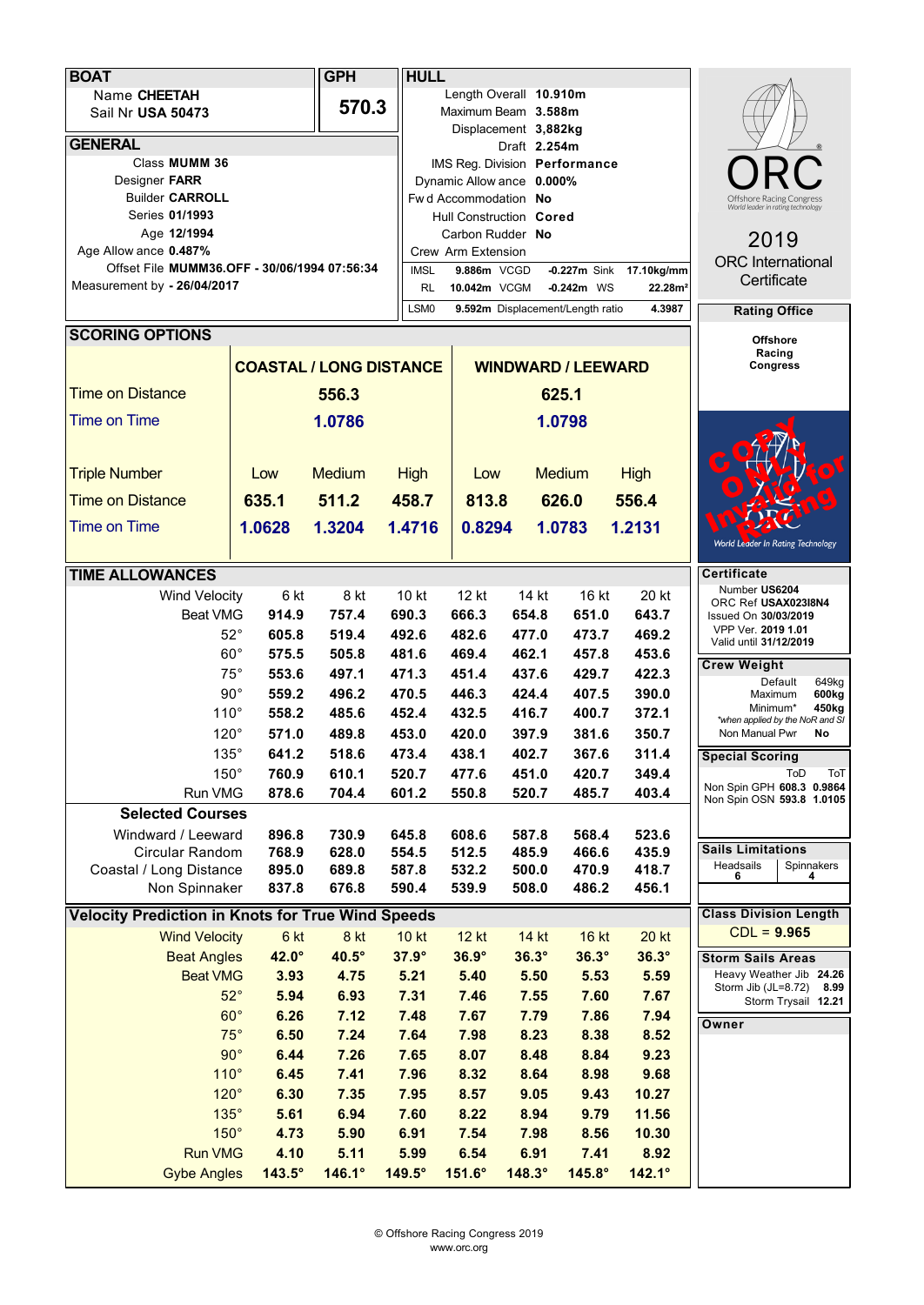|                                                                                                                                                                 |                              | <b>INCLINING TEST AND FREEBOARDS</b>                     |                                             |                                                                                                |  |  |  |  |
|-----------------------------------------------------------------------------------------------------------------------------------------------------------------|------------------------------|----------------------------------------------------------|---------------------------------------------|------------------------------------------------------------------------------------------------|--|--|--|--|
| <b>BOAT</b><br>Name CHEETAH<br>Sail Nr USA 50473                                                                                                                |                              | Inclining Test Current Inclining                         |                                             |                                                                                                |  |  |  |  |
| File US6204<br>Data in meters/kilograms                                                                                                                         |                              | Flotation date 26/04/2017                                | SG 1.0080                                   |                                                                                                |  |  |  |  |
| RIG                                                                                                                                                             | FFM                          | 1.153<br>FF.<br>1.165                                    | <b>SFFP</b><br>0.414                        |                                                                                                |  |  |  |  |
| Forestay Tension Aft<br>Spreaders 2<br>Runners 2                                                                                                                | FAM<br>W <sub>1</sub>        | 0.914<br>FA<br>0.914<br>59.5<br>PD <sub>1</sub><br>516.2 | SAFP 10.334<br>WD 12.640                    |                                                                                                |  |  |  |  |
| Inner Stay None Fitted<br>Carbon Mast Yes<br>Jumper Struts None                                                                                                 | W <sub>2</sub>               | 59.5<br>PD <sub>2</sub><br>515.1                         | <b>GSA</b><br>1.0                           |                                                                                                |  |  |  |  |
| Taper Hollows No<br>Jib Furler No                                                                                                                               | W <sub>3</sub><br>W4         | 59.5<br>PD <sub>3</sub><br>516.6<br>PD4<br>519.9<br>59.5 | <b>RSA</b><br>1.0<br>PLM 9000.0             |                                                                                                |  |  |  |  |
| Fiber Rigging No<br>Main Furler No<br>Lenticular Rigging No<br>Without Backstay No                                                                              |                              | LCF from stem on CL / on sheer                           | 6.114 / 6.349                               | Offshore Racing Congress<br>World leader in rating technology                                  |  |  |  |  |
| Articulated Bowsprit No                                                                                                                                         |                              | Maximum beam station from stem                           | 6.703                                       | 2019                                                                                           |  |  |  |  |
| P 13.864<br>E<br>5.029<br>0.122<br><b>MW</b><br>0.165<br>MDT <sub>1</sub><br>IG 13.331<br>3.800<br>MDL1<br>0.168<br>0.186<br>J<br>GO.                           |                              | <b>RM Measured</b><br><b>RM Default</b>                  | 114.6kg·m<br>106.9kg·m                      | <b>IMS Measurement</b>                                                                         |  |  |  |  |
| ISP 15.726<br>0.111<br>0.150<br>SFJ<br>0.185<br>MDT2<br>BD.                                                                                                     |                              | Limit of positive stability / Stab. Index                | 124.6° / 119.9                              | Certificate                                                                                    |  |  |  |  |
| <b>BAS</b><br>1.967<br><b>SPL</b><br>0.000<br>MDL <sub>2</sub><br>0.130<br>MWT 117.00<br>FSP<br>0.064<br><b>TPS</b><br>5.773<br>TL 1.400<br>MCG 4.835           |                              | Freeboard at mast at 3.985                               | 1.014                                       |                                                                                                |  |  |  |  |
| <b>MIZZEN RIG AND SAILS</b>                                                                                                                                     | <b>PROPELLER</b>             |                                                          | <b>Certificate</b>                          |                                                                                                |  |  |  |  |
|                                                                                                                                                                 | Installation Strut           |                                                          | Number US6204                               |                                                                                                |  |  |  |  |
|                                                                                                                                                                 | Twin Screw No                | Type Folding 2 blades                                    | ORC Ref USAX023I8N4<br>Issued On 30/03/2019 |                                                                                                |  |  |  |  |
| N/A                                                                                                                                                             | ST1                          | 0.042<br>ST3<br>0.182                                    | PIPA 0.0034<br>ST <sub>5</sub><br>0.286     | VPP Ver. 2019 1.01                                                                             |  |  |  |  |
|                                                                                                                                                                 | ST2 0.182                    | 0.110<br>ST4                                             | EDL<br>0.840                                | Valid until 31/12/2019                                                                         |  |  |  |  |
|                                                                                                                                                                 |                              |                                                          |                                             |                                                                                                |  |  |  |  |
| <b>COMMENTS</b>                                                                                                                                                 | <b>MOVABLE BALLAST</b>       |                                                          |                                             |                                                                                                |  |  |  |  |
|                                                                                                                                                                 |                              |                                                          |                                             |                                                                                                |  |  |  |  |
|                                                                                                                                                                 |                              | N/A                                                      |                                             |                                                                                                |  |  |  |  |
|                                                                                                                                                                 |                              |                                                          |                                             |                                                                                                |  |  |  |  |
|                                                                                                                                                                 | <b>CENTERBOARD</b>           |                                                          |                                             |                                                                                                |  |  |  |  |
|                                                                                                                                                                 |                              | N/A                                                      |                                             |                                                                                                |  |  |  |  |
|                                                                                                                                                                 |                              |                                                          |                                             | World Leader In Rating Technology                                                              |  |  |  |  |
| <b>SAILS (Maximum Areas)</b>                                                                                                                                    |                              |                                                          |                                             |                                                                                                |  |  |  |  |
| Mainsail<br><b>MUW</b><br><b>MTW</b><br><b>MHW</b><br><b>MQW</b><br>МНВ                                                                                         |                              | Area Area (r) Formula                                    |                                             |                                                                                                |  |  |  |  |
| 0.180<br>1.02<br>1.87<br>3.19<br>4.14<br>Symmetric                                                                                                              | 40.91                        |                                                          |                                             | 41.73 P/8 $\cdot$ (E + 2 $\cdot$ MQW+ 2 $\cdot$ MHW + 1.5 $\cdot$ MTW + MUW + 0.5 $\cdot$ MHB) |  |  |  |  |
| Not Available                                                                                                                                                   |                              |                                                          |                                             |                                                                                                |  |  |  |  |
| <b>Asymmetric</b><br><b>SLU</b><br><b>SLE</b><br>SL<br><b>SHW</b><br><b>SFL</b><br>16.52<br>9.88<br>on centerline<br>17.30<br>15.73<br>10.10                    | 136.58                       | $AS \cdot (SFL + 4 \cdot SHW) / 6$                       |                                             |                                                                                                |  |  |  |  |
| <b>HEADSAILS</b>                                                                                                                                                |                              |                                                          |                                             |                                                                                                |  |  |  |  |
| Area = 0.1125 HLU · (1.445 HLP + 2 HQW + 2 HHW + 1.5 HTW + HUW + 0.5 HHB)                                                                                       |                              |                                                          |                                             |                                                                                                |  |  |  |  |
| HHB HUW HTW HHW<br><b>HQW</b><br><b>HLP</b><br>Area Btn Fly Meas.Date Material Comment<br>HLU<br>0.73<br>1.40<br>2.80<br>13.36<br>0.08<br>4.25<br>5.83<br>38.17 |                              |                                                          |                                             |                                                                                                |  |  |  |  |
|                                                                                                                                                                 |                              |                                                          |                                             |                                                                                                |  |  |  |  |
|                                                                                                                                                                 |                              |                                                          |                                             |                                                                                                |  |  |  |  |
|                                                                                                                                                                 |                              |                                                          |                                             |                                                                                                |  |  |  |  |
|                                                                                                                                                                 |                              |                                                          |                                             |                                                                                                |  |  |  |  |
|                                                                                                                                                                 |                              |                                                          |                                             |                                                                                                |  |  |  |  |
|                                                                                                                                                                 |                              |                                                          |                                             |                                                                                                |  |  |  |  |
|                                                                                                                                                                 |                              |                                                          |                                             |                                                                                                |  |  |  |  |
| <b>MEASUREMENT INVENTORY</b><br>Measurer                                                                                                                        | <b>MEASUREMENT INVENTORY</b> |                                                          |                                             |                                                                                                |  |  |  |  |
| ld<br>Date                                                                                                                                                      | Item Tank Use<br>Tank        | Tank Type                                                | Capcty<br>Dist.<br>0.00                     | <b>VCG Condtn Description</b><br>$-0.10$<br>14.9                                               |  |  |  |  |
| Comment<br>ld<br><b>VCG Description</b><br><b>Weight Distance</b><br>ld<br>Item                                                                                 | Item                         | <b>Weight Distance</b>                                   | <b>VCG Description</b>                      |                                                                                                |  |  |  |  |
| 0.0<br>0.00<br>Anchor<br>a                                                                                                                                      |                              |                                                          |                                             |                                                                                                |  |  |  |  |
| ld<br><b>Weight Description</b><br>Item                                                                                                                         |                              |                                                          |                                             |                                                                                                |  |  |  |  |
|                                                                                                                                                                 |                              |                                                          |                                             |                                                                                                |  |  |  |  |
|                                                                                                                                                                 |                              |                                                          |                                             |                                                                                                |  |  |  |  |
|                                                                                                                                                                 |                              |                                                          |                                             |                                                                                                |  |  |  |  |
|                                                                                                                                                                 |                              |                                                          |                                             |                                                                                                |  |  |  |  |
|                                                                                                                                                                 |                              |                                                          |                                             |                                                                                                |  |  |  |  |
|                                                                                                                                                                 |                              |                                                          |                                             |                                                                                                |  |  |  |  |
|                                                                                                                                                                 |                              |                                                          |                                             |                                                                                                |  |  |  |  |
|                                                                                                                                                                 |                              |                                                          |                                             |                                                                                                |  |  |  |  |
|                                                                                                                                                                 |                              |                                                          |                                             |                                                                                                |  |  |  |  |
|                                                                                                                                                                 |                              |                                                          |                                             |                                                                                                |  |  |  |  |
|                                                                                                                                                                 |                              |                                                          |                                             |                                                                                                |  |  |  |  |